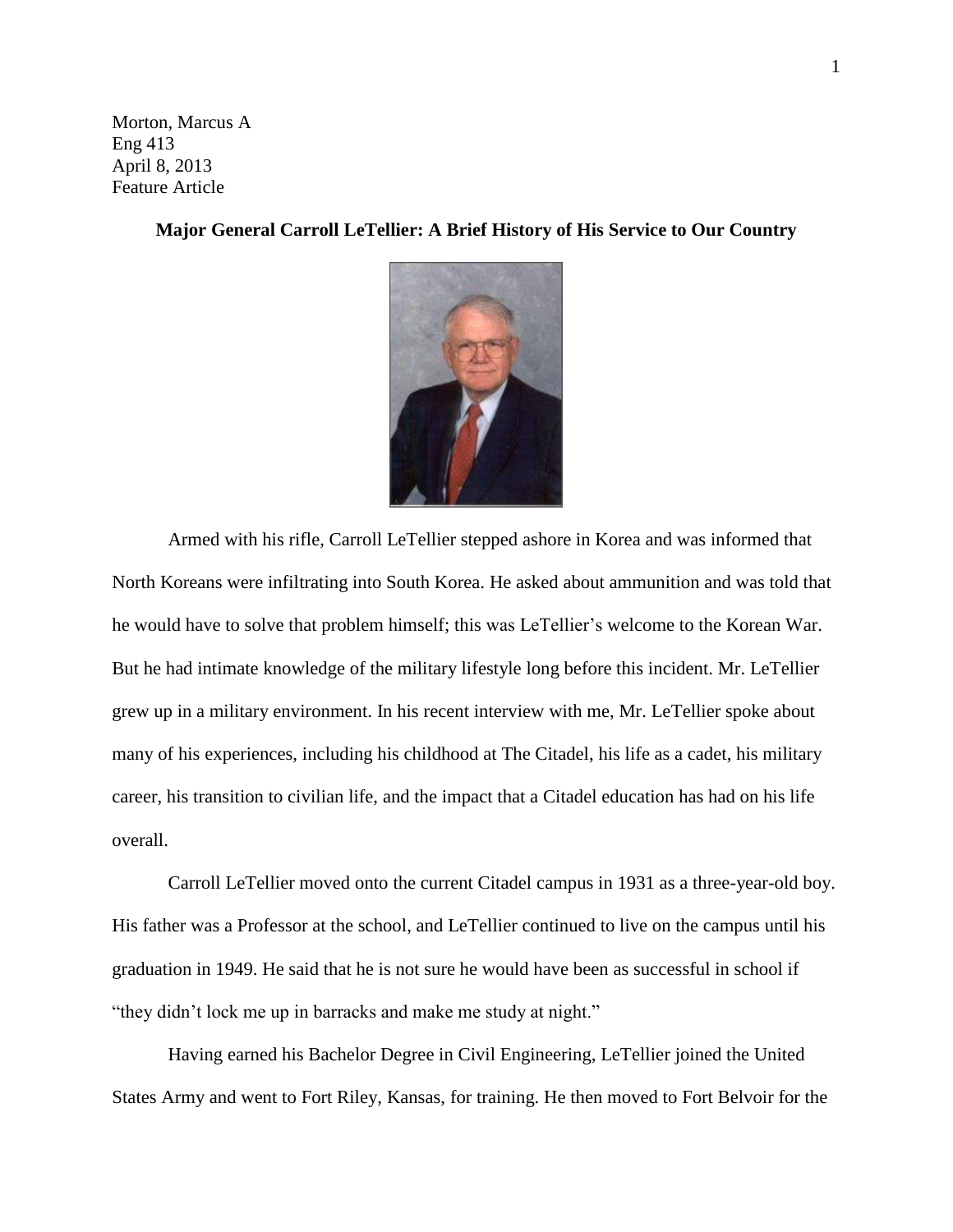Engineer Basic Course; he completed the course in 1950. He recalled receiving orders to move to Japan for a two-year tour and stopping in Manhattan, Kansas, where he attended church while stationed at Fort Riley. LeTellier said that the rector of the church informed him that the United States was at war before anyone else had. In fact, when LeTellier asked with whom we were fighting, it was the Rector who told him of war in Korea. "Where's that? I did not even know. I had never heard of Korea in my life, but in short while—in less than a month—I knew where Korea was: I was there," said LeTellier.

Arriving in Korea with weapons and no ammunition was just the beginning of the Korean War for Mr. LeTellier. After arriving in the country by boat, he boarded a train that was to take him north where he was to join his assigned unit. The train ride was an interesting experience for LeTellier; he says that the "train engineer … did not know how to speak English, and so every time the train would stop, the Army commander on the train would get a party, which I was always a part of, and we would go out and secure the area close to the train, and all of the sudden the train would begin to move and we would all run and catch the train." Despite these challenges, LeTellier arrived at his destination and joined the  $25<sup>th</sup>$  Infantry Division.

Mr. LeTellier served in several different units in Korea until he was given command over the  $77<sup>th</sup>$  – a Black engineer company. He was still a Lieutenant when he assumed command of the company and began to wonder why he had not been promoted to a Captain like his peers, who assumed Company Command positions after he did. He said that he began "wondering whether I parted my hair on the wrong side." He later learned "that you could not get promoted—the local rules were that you could not get promoted until you were 23 years old to Captain, and also there had to be a vacancy at that time. Fortunately I got promoted on my birthday." Not long after that, LeTellier left Korea.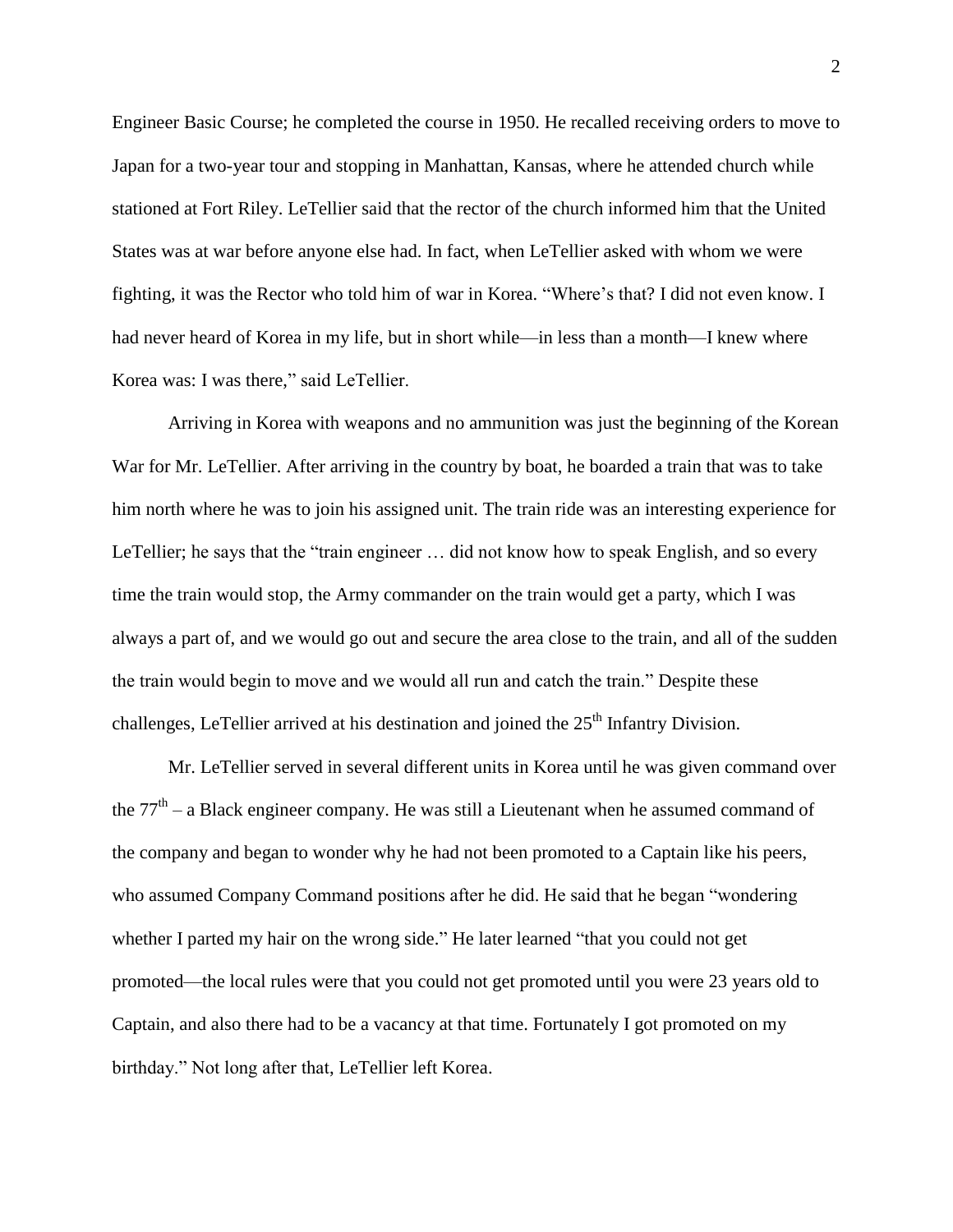Mr. LeTellier worked as an instructor for schools within the Army and then earned his Master's Degree from MIT. After obtaining his degree, LeTellier was stationed in Germany. It was there that he received an unusual request to calculate how long it would take for him to pack and be in a town near Frankfurt. He said he could be there in four hours, but he was told to just come the next morning. When he arrived, he found out that he was going to Lebanon, where he spent two months.

After his time in Lebanon, LeTellier returned to Germany and then rotated back to the United States. He then deployed to Vietnam for his first tour there. He spent that tour working out of Saigon, and the day he left was also "the first day that the Vietcong attacked American facilities." It was not long before LeTellier returned to Vietnam for a second tour. He says that his tours were completely different because when he returned for the second tour "they had a full-fledged warfare going." He went on to explain that "it wouldn't be one or two people ambushing an American Jeep. It would be a group, and you didn't know whether they were farmers by day and warriors by night, or what."

Mr. LeTellier's military service in Vietnam did not conclude his career in the Army. He continued to serve and worked his way up to Major General—two-star General—and became the Division Engineer of the South Atlantic Division in Atlanta. To obtain this position, he was first the Deputy District Engineer in St Louis, the District Engineer in St Louis, and the commanding General for the US Army Engineer Command of Europe. He involuntarily retired due to a medical issue in 1976 and said that when he retired he "came up with heel marks all the way out," explaining "I enjoyed my service."

Since his retirement, Mr. LeTellier has worked as a Civil Engineer in the civilian sector. He said that upon retirement he "went to work immediately for an engineering company which